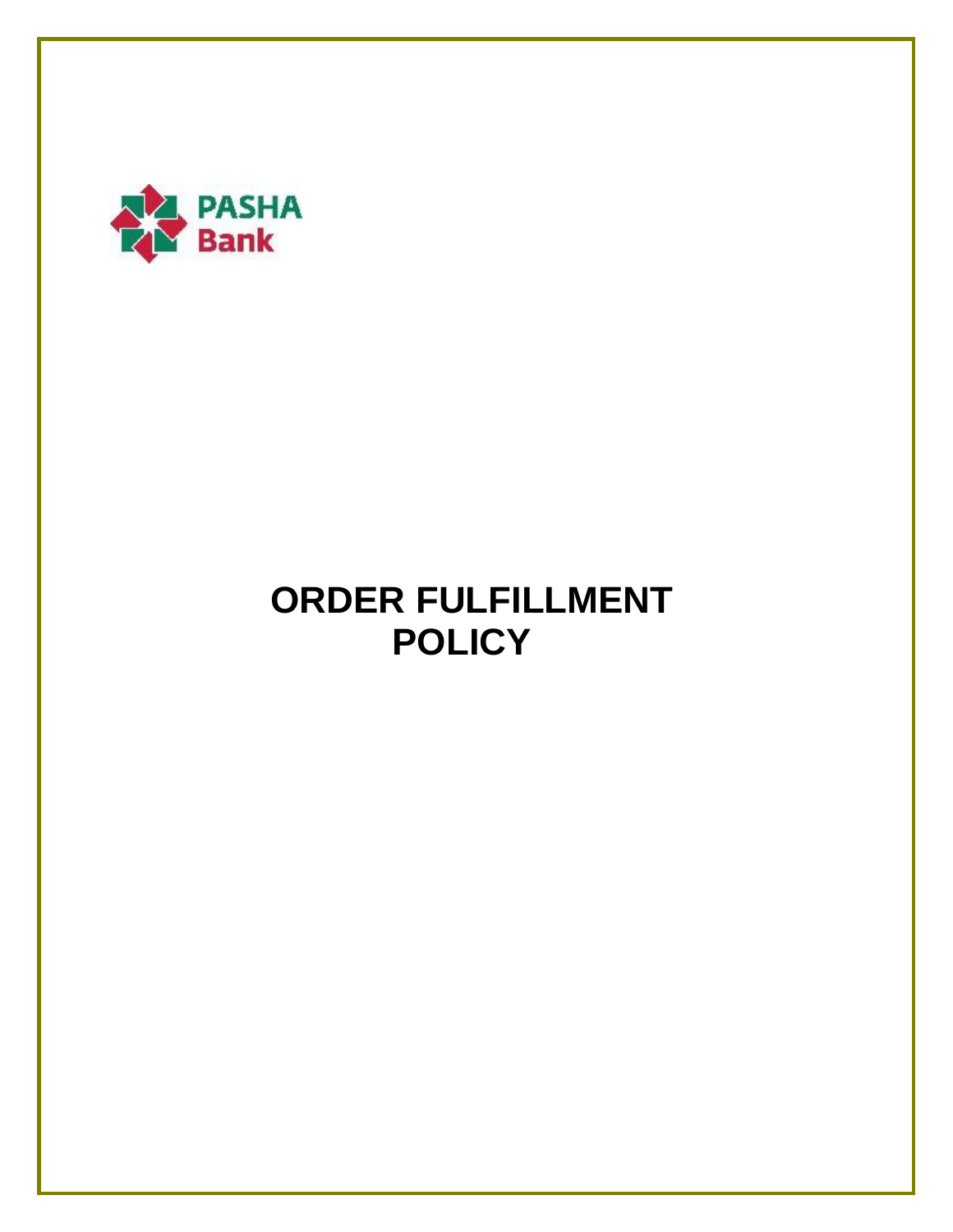

# **CONTENTS**

| $\mathbf 1$ . |                                                         |  |
|---------------|---------------------------------------------------------|--|
| 2.            |                                                         |  |
| 3.            |                                                         |  |
| 4.            |                                                         |  |
| 4.1.          |                                                         |  |
| 4.2.          |                                                         |  |
| 5.            |                                                         |  |
| 5.1.          |                                                         |  |
| 5.2.          |                                                         |  |
| 5.3.          |                                                         |  |
| 5.4.          |                                                         |  |
| 6.            |                                                         |  |
| 7.            | INSTITUTIONS TO WORK WITH WITHIN THE SCOPE OF BROKERAGE |  |
| 8.            |                                                         |  |
| 9.            |                                                         |  |
| 10.           |                                                         |  |
| 11.           |                                                         |  |
|               |                                                         |  |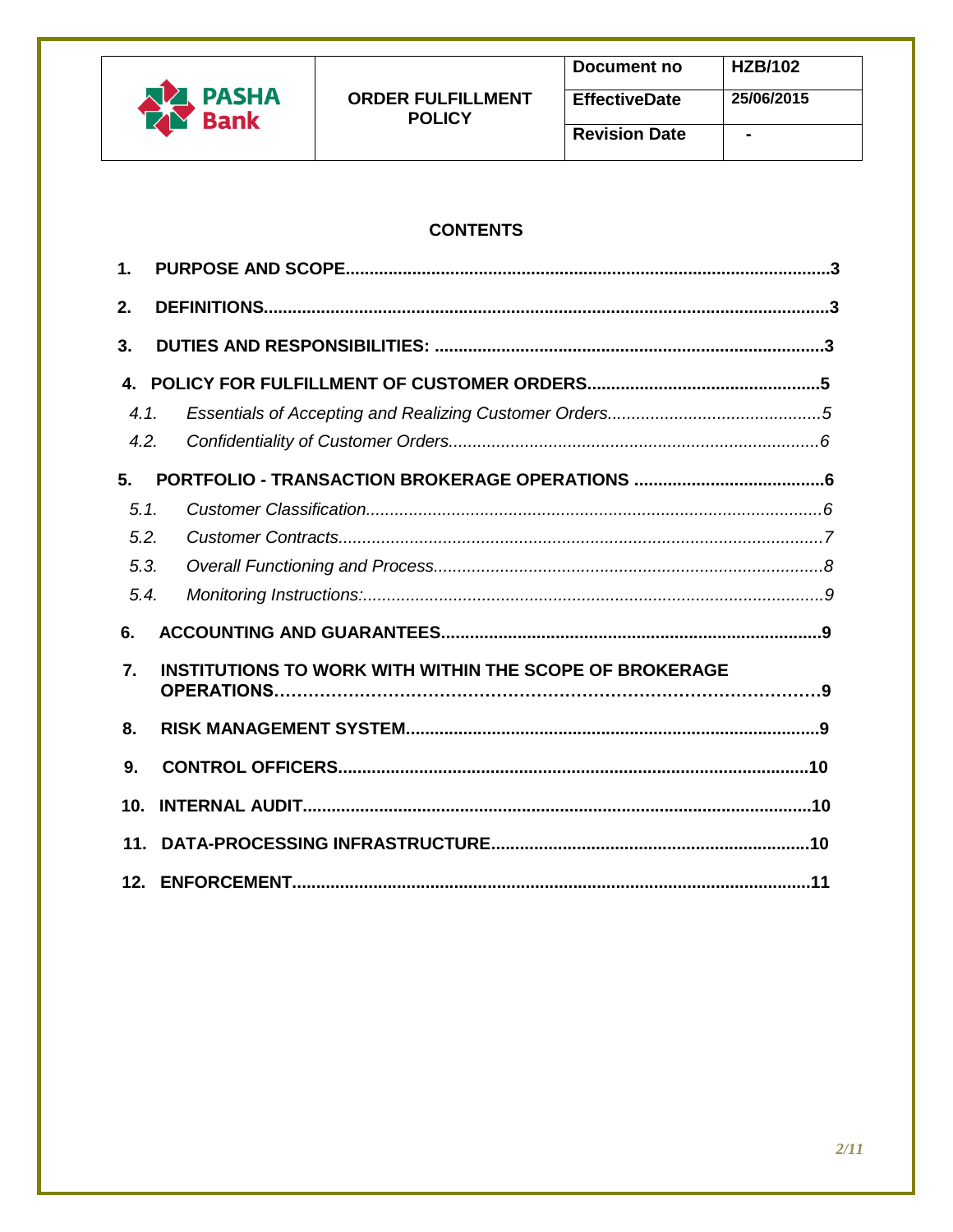|                      |                                           | Document no          | <b>HZB/102</b> |
|----------------------|-------------------------------------------|----------------------|----------------|
| <b>PASHA</b><br>Bank | <b>ORDER FULFILLMENT</b><br><b>POLICY</b> | <b>EffectiveDate</b> | 25/06/2015     |
|                      |                                           | <b>Revision Date</b> |                |

#### 1. **PURPOSE AND SCOPE**

This policy specifies the general principles for the acceptance, processing, and fulfillment of customers' purchase or sales orders related to capital market instruments, including derivative instruments, to be realized on the domestic markets by Pasha Yatırım Bankası A.Ş. ("the Bank" in short) within the scope of "Transaction Brokerage" and "Portfolio Brokerage" operations in accordance with the Capital Markets legislation, and it applies to all units of the Bank which receive, transmit, and execute such orders. The bank is aware that all customer orders must be fulfilled instantaneously, fairly, and quickly.

#### **2**. **DEFINITIONS**

**Bank:** Pasha Yatırım Bankası A.Ş.

**Framework Agreement:** It is the agreement between the Bank and the Customer that is applicable to the transactions related to the capital market instruments.

**Customer Receipt:** It refers to the receipt issued between the Bank and the Customer, which includes details of the transaction related to the capital market instruments and the confirmation of the Customer and the Bank.

**SPK: The Capital Markets Board** 

**Communiqué of Investment Organizations:** The Communiqué no. III-39.1 on the Establishment and Operating Principles of Investment Organizations that was issued by the Capital Markets Board within the framework of the Capital Markets Law No. 6362.

**Portfolio Brokerage Unit:** It refers to the Bank unit authorized by the Board of Directors to perform Portfolio Brokerage activities in accordance with the Order Fulfillment Policy.

## **3. DUTIES AND RESPONSIBILITIES**:

#### **Portfolio and Transaction Brokerage Unit:**

- Pricing customer transaction requests,
- Entering customer orders into the system,
- Processing customer orders through portfolio or transaction brokerage operations,
- Ensuring monitoring of the transactions related to orders and control of transactions,
- Ensuring the entry over the system of the risk parameter values of Derivative Transaction Limit,
- Realizing entry of derivative transactions over the main banking system,
- Conducting the contracting, compliance testing, and risk notification activities with the customer under the legal legislation,
- Alerting the customers against risks associated with margin deficits.

## **Corporate Marketing:**

 Directing customer communication and procurement and/or transmission of the required documents to the relevant units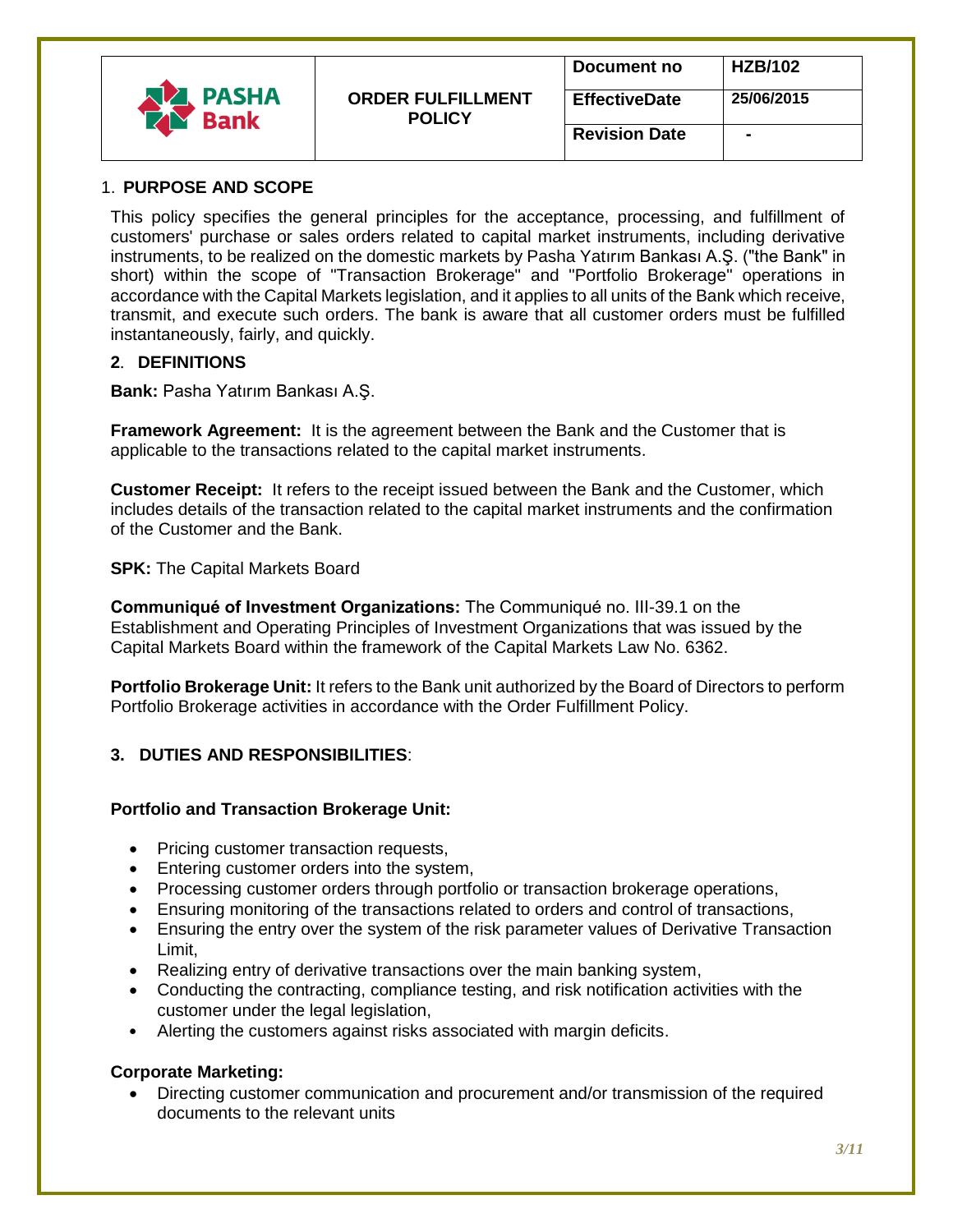|              |                          | Document no          | <b>HZB/102</b> |
|--------------|--------------------------|----------------------|----------------|
| <b>PASHA</b> | <b>ORDER FULFILLMENT</b> | <b>EffectiveDate</b> | 25/06/2015     |
| <b>Bank</b>  | <b>POLICY</b>            | <b>Revision Date</b> | $\blacksquare$ |
|              |                          |                      |                |

## **Information Technologies and Information Security Management Unit:**

- Ensuring that phone calls made with customers are recorded,
- Ensuring that Bank Information Systems are operated in accordance with the relevant legislation and other regulations within the Bank,

#### **Operations and Accounting Unit:**

- In brokerage operations; the clearing, accounting, and operational transactions are carried out by the accounting and operations officer for derivative instruments if they are covered by derivative transactions, and by the accounting and operations manager for other transactions.
- Maintaining relevant documents obtained from customers,
- Establishing daily valuation of collateral with fair value,
- Reporting differences in collaterals and shortage of collaterals in accordance with the "Policy on Difference Reports",
- Approving the parameter values of Derivative Transaction Limit over the main banking system,
- Approving derivative transactions over the main banking system,
- Realizing the accounting records of closing transactions at the end of the term by monitoring the term of forward transactions,
- Issuing and maintaining the documents and reports contained in the legislation, communiqués, and policies.

#### **Risk Management Unit:**

- Realizing consistent assessment, identification, measurement, and control of the risks,
- Checking the compliance of the Risk Limits Document,
- Performing periodic reporting.

#### **Internal Control Unit:**

Carrying out Second-Level controls in brokerage operations and order fulfillment processes.

## **4. POLICY FOR FULFILLMENT CUSTOMER ORDERS**

## **4.1. Essentials of Accepting and Realizing Customer Orders**

All units involved in the receipt and processing of customer orders carry out their activities in this context within the framework of the relevant SPK and Banking legislations and the internal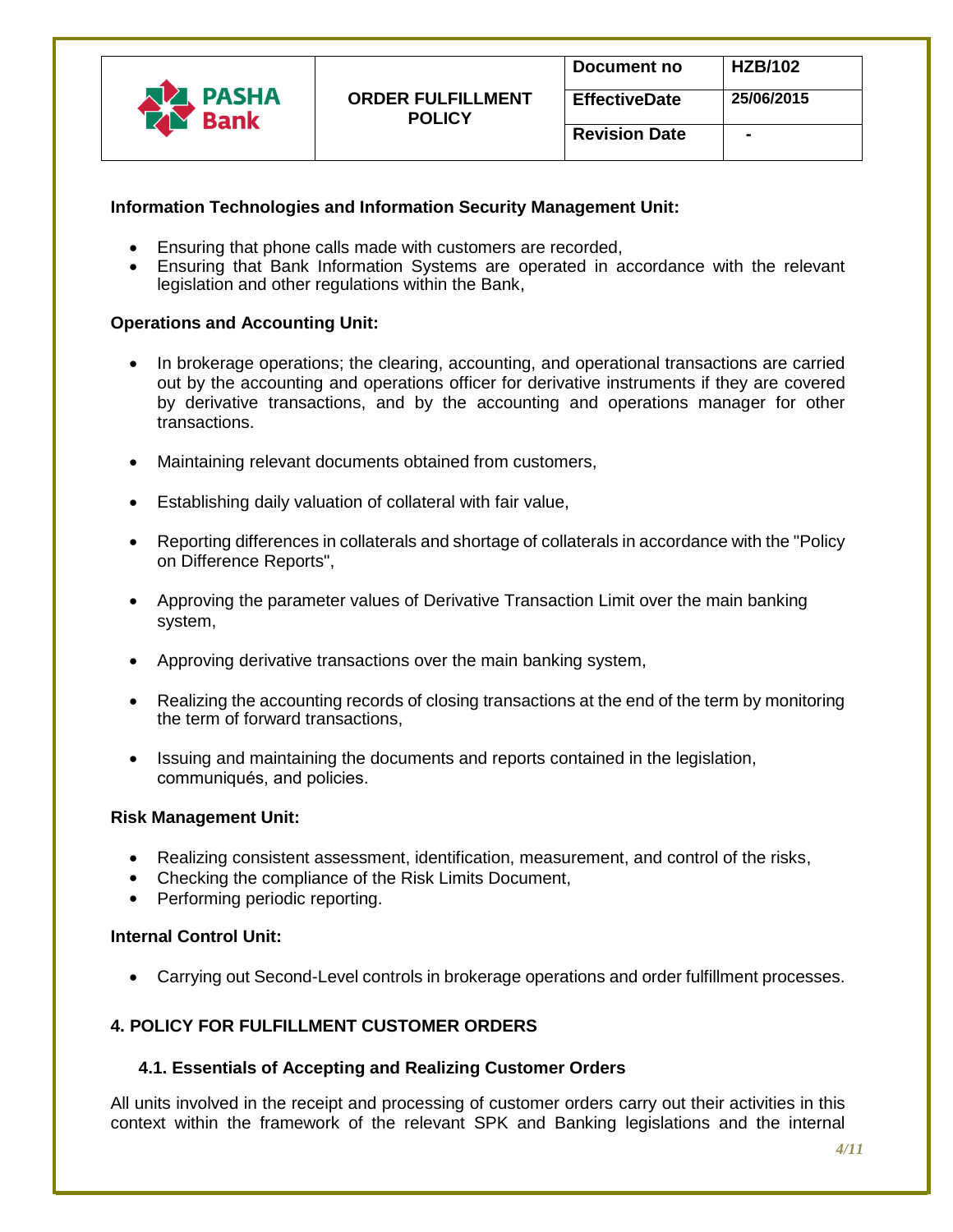|                                     |                                           | Document no          | <b>HZB/102</b> |
|-------------------------------------|-------------------------------------------|----------------------|----------------|
| <b>PASHA</b><br><b>Bank</b><br>- 20 | <b>ORDER FULFILLMENT</b><br><b>POLICY</b> | <b>EffectiveDate</b> | 25/06/2015     |
|                                     |                                           | <b>Revision Date</b> |                |

regulations of the Bank issued accordingly, and within the written work flow and control procedures as well as the provisions set out in the framework agreements concluded with the customers. Customer orders are processed fairly and quickly on the basis of time and order priority, depending on the transaction type. Customer orders that have been received are maintained for the specified period of time by way of recording in accordance with the relevant legislation relating to the document and record order.

During the course of performing trading brokerage operations, customer orders are fulfilled in such a way as to give the best possible result to the customer, taking into account the preferences of the customers in terms of price, cost, speed, clearing, storage, counterparty and the like. Customer orders are processed fairly and quickly on the basis of time and order priority, depending on the transaction type. All similar customer instructions are carried out according to the order of instructions, taking into account the current market conditions and the interests of the customers. If the customer has an explicit instruction for the transmission of the order to a specific establishment or market, the customer order is fulfilled in accordance with the instruction. The customer may issue orders during the day in writing with a wet-signed order or by telephone or electronically or by similar means of communication, directly verbally. In the event of a failure of the Bank's fax, telephone or electronic communication systems, the customer may transmit his orders and instructions through other alternative systems in operation or in writing.

Customer orders that have been received are maintained for the specified period of time by way of recording in accordance with the relevant legislation relating to the document and record order. The customer may forward his orders from the telephone numbers he specified in the framework agreement that has been signed, as well as from other numbers apart from these numbers and addresses. If an order is sent from a number other than the number specified in the Framework Agreement, the Bank shall be free to perform the order at its own discretion. The customer is obliged to make all notifications he would serve and all orders and instructions he would give to the Bank in a way that is clear and leaves no room for hesitation and demonstrates all the characteristics of the capital market instruments, based on the capital markets legislation on the way of delivery, content, and price determination procedures and the particulars specified in the relevant articles of the Regulation on the Principles Regarding Stock Exchange Activities by Borsa İstanbul A.Ş.. The Bank is not obliged to fulfill the orders, instructions and notifications of the customer that are not clear or leave room for hesitation, unless such hesitation is corrected. The customer is responsible for monitoring the results of the trading transactions and the notification made to the customer via telephone, fax, internet or electronic media that the orders have been fulfilled will be valid.

It is necessary that the consideration for the capital market instruments ordered by the customer to be purchased must be present in his account before the order is issued to the bank at the latest on the day the purchase will be made, and the asset ordered by the customer to be sold must be available in the customer's account before the order is issued.

The Bank may keep the asset ordered by the customer to be purchased as collateral in accordance with the minimum capital market legislation. The value date in the transactions executed within the framework of the agreement is determined in accordance with the regulations of the authorized clearing house and the provisions of the relevant legislation.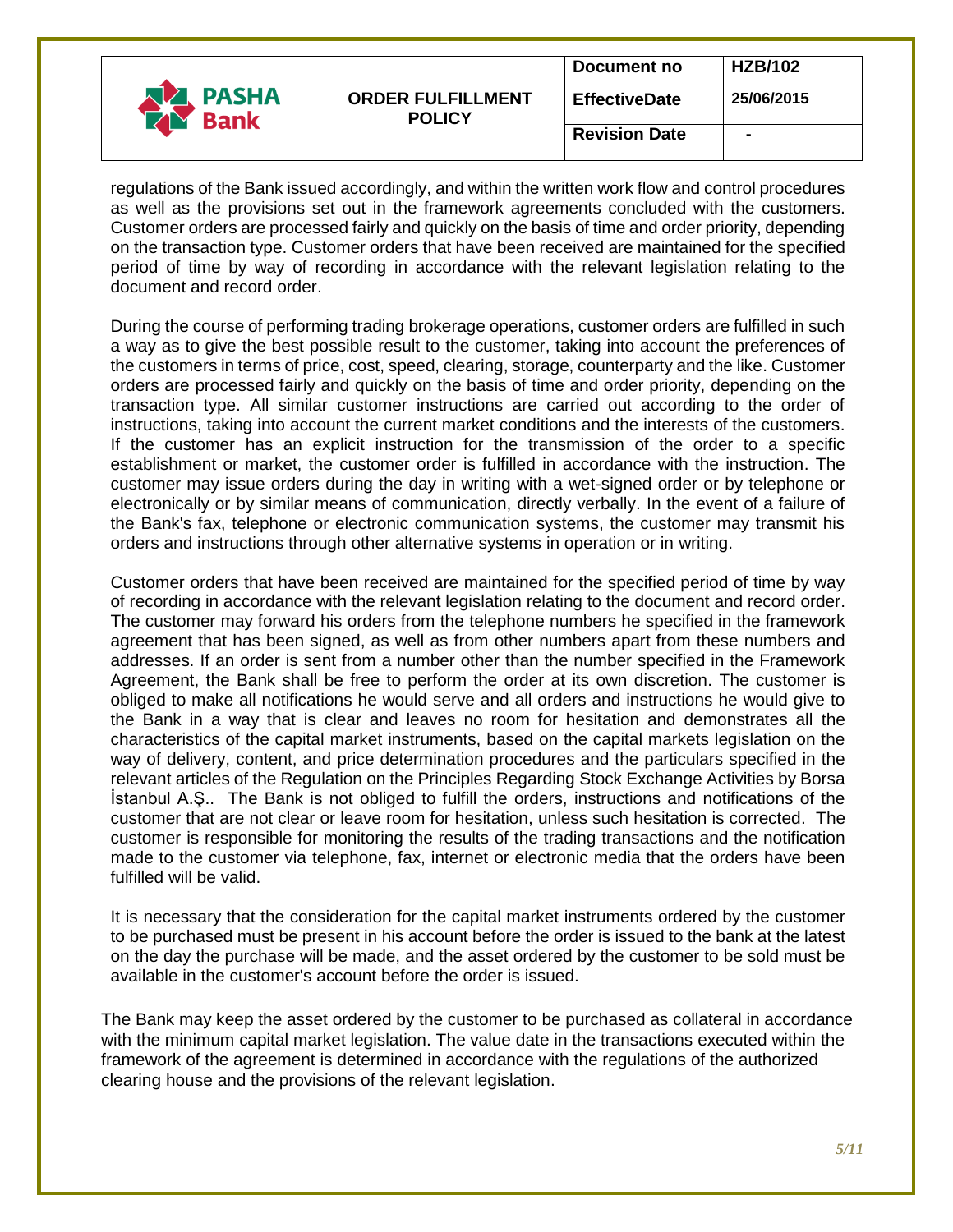|                             |                                           | Document no          | <b>HZB/102</b> |
|-----------------------------|-------------------------------------------|----------------------|----------------|
| <b>PASHA</b><br><b>Bank</b> | <b>ORDER FULFILLMENT</b><br><b>POLICY</b> | <b>EffectiveDate</b> | 25/06/2015     |
|                             |                                           | <b>Revision Date</b> | $\blacksquare$ |

In case the order validity period is not specified by the customer, the order in the organized markets is deemed to have been issued to be valid for the session in question if it has been issued during the session, otherwise for the first session which follows; and in the other markets, if the order was not transmitted to the Bank so as to be valid until a specific date subject to the Bank's acceptance, it is deemed to have been issued to be valid for the whole day and it is canceled at the end of the day. The Bank may not accept orders on the days when the national and/or international markets are closed and may make changes in the delivery hours of the orders due to daylight saving time practice and similar changes in order to protect the interests of the customers, provided that they are written in the framework agreements to be signed with the customers.

# **4.2. Confidentiality of Customer Orders**

Bank staff and managerial staff take utmost care of the confidentiality of customer orders that are pending or realized and cannot misuse such information or use it for personal benefit.

The Bank will take all necessary measures to ensure the confidentiality of this information and to prevent its misuseThe communication with the market makers or other institutions for the purpose of trading of capital market instruments or fulfillment of customer orders or sharing information with authorized institutions if requested do not constitute a contravention of the confidentiality of customer orders.

# **5. PORTFOLIO – TRANSACTION BROKERAGE OPERATIONS**

# **5.1. Customer Classification**

The Customer Representative provides his customers with information while undertaking classification about the class they have been included in and the relevant legislative provisions, and their right to change the class in which they have been included.

Customers that are qualified to be any of the following organizations are considered by the customer representative to be in the "Professional Customer" class and informed in writing about the provisions of the legislation that they will not be able to benefit from;

- Intermediary institutions, banks, portfolio management companies, collective investment institutions, pension mutual funds, insurance companies, mortgage financing institutions, asset management companies and the institutions established abroad that are equivalent to those,
- Retirement and assistance funds, funds established pursuant to the provisional article 20 of the Social Insurance Law no. 506 dated 17/7/1964,
- Public institutions and agencies, the Central Bank of the Republic of Turkey, international
- bodies such as the World Bank and the International Monetary Fund,
- Other institutions that could be treated by the Board as being similar to these institutions in
- terms of their qualifications,
- Organizations that meet at least two of the criteria of total assets of over 50,000,000 Turkish Liras, annual net income of over 90,000,000 Turkish Liras, and the shareholders' equity of over 5,000,000 Turkish Liras.

As the professional customer classification is made over the documents that are received from our customers and confirmed under the identification obligation of our Bank, the identification of the information contained above is being made in accordance with both the financial documents and the principles set out in our Bank's "Customer Recognition and Identification Procedure". If our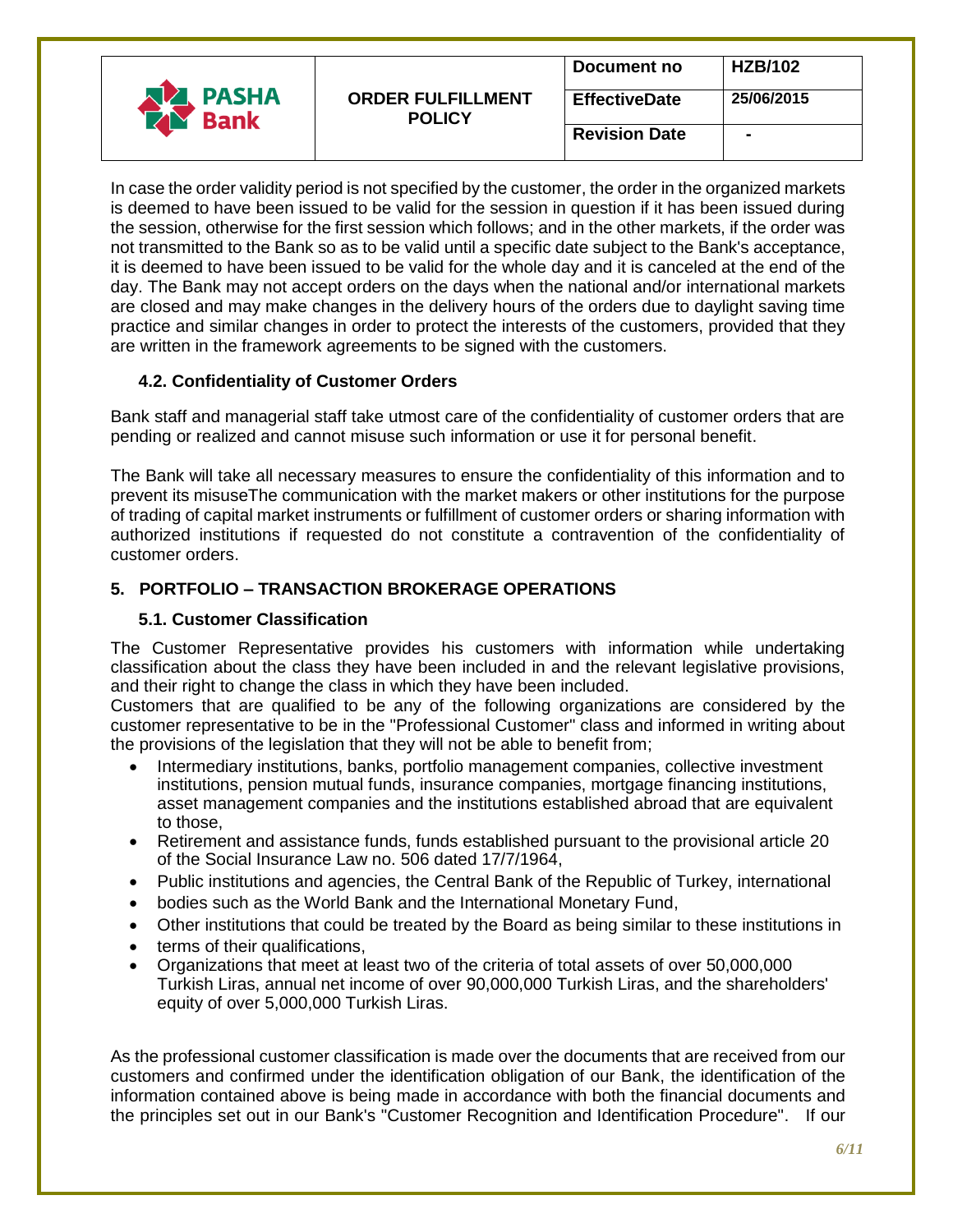|                      |                                           | Document no          | <b>HZB/102</b> |
|----------------------|-------------------------------------------|----------------------|----------------|
| <b>PASHA</b><br>Bank | <b>ORDER FULFILLMENT</b><br><b>POLICY</b> | <b>EffectiveDate</b> | 25/06/2015     |
|                      |                                           | <b>Revision Date</b> |                |

customer declares in writing that he does not want to be assessed in the Professional Customer class after he has been informed by the Customer Representative, his declaration is taken into account and he is removed from the "Professional Customer" class and included in the "General Customer" class.

Our customers excluded by the items contained above are included in the "General Customer" class and informed by the Customer Representative about their class. Our customer in the "General Customer" class may request in writing to be included in the "Professional Customer" class if he has at least 2 of the following conditions.

- They must have performed at least 10 transactions with a volume of at least 500,000 Turkish Liras every 3-month period during the last 1 year in the markets where transactions are requested to be made
- The total of his financial assets, including cash deposits and capital market instruments owned, must exceed TL 1,000,000
- He must have served in one of the senior management positions in Finance for at least 2 years or worked as a specialist for at least 5 years in the field of capital market or got the Capital Market Activities Advanced License or Derivative Instruments License

In this case, the customer is removed from the "General Customer" class and included in the "Professional Customer" class, taking into account the customer's statement and requesting from the customer the documents certifying the information in question.

Our Bank is obliged to take the actions necessary to fulfill the obligations stipulated in the legislation in case it learns the emergence of a situation that could affect the customer's class.

## **5.2. Customer Contracts**

Buying or selling orders related to the capital market instruments by the customers who have not completed the following steps are strictly not carried out in the Bank.

- Customer representatives in the Portfolio and Transaction Brokerage Unit provide the customer first with the Investment Services and Operations General Risk Notification Form. They get a written statement that this form has been read and understood, and give a copy of it to the customer.
- He explains any commission, fee and tax amount or rates related to the transactions and gets the customer's written declaration that the disclosure has been understood.
- He gets the customer's signature on the framework agreement.
- Depending on the types of transactions the customer wishes to perform, he discloses to the customer the risks associated with the capital market instruments that are covered by the transaction and receives a written declaration that the disclosures have been read and understood by the customer.

The customer representative delivers the customer's documents for storage to the accounting and operations officer concerned.

As the Bank works with legal entities only, it is up to the customer representative whether to conduct conformity and correctness tests or not.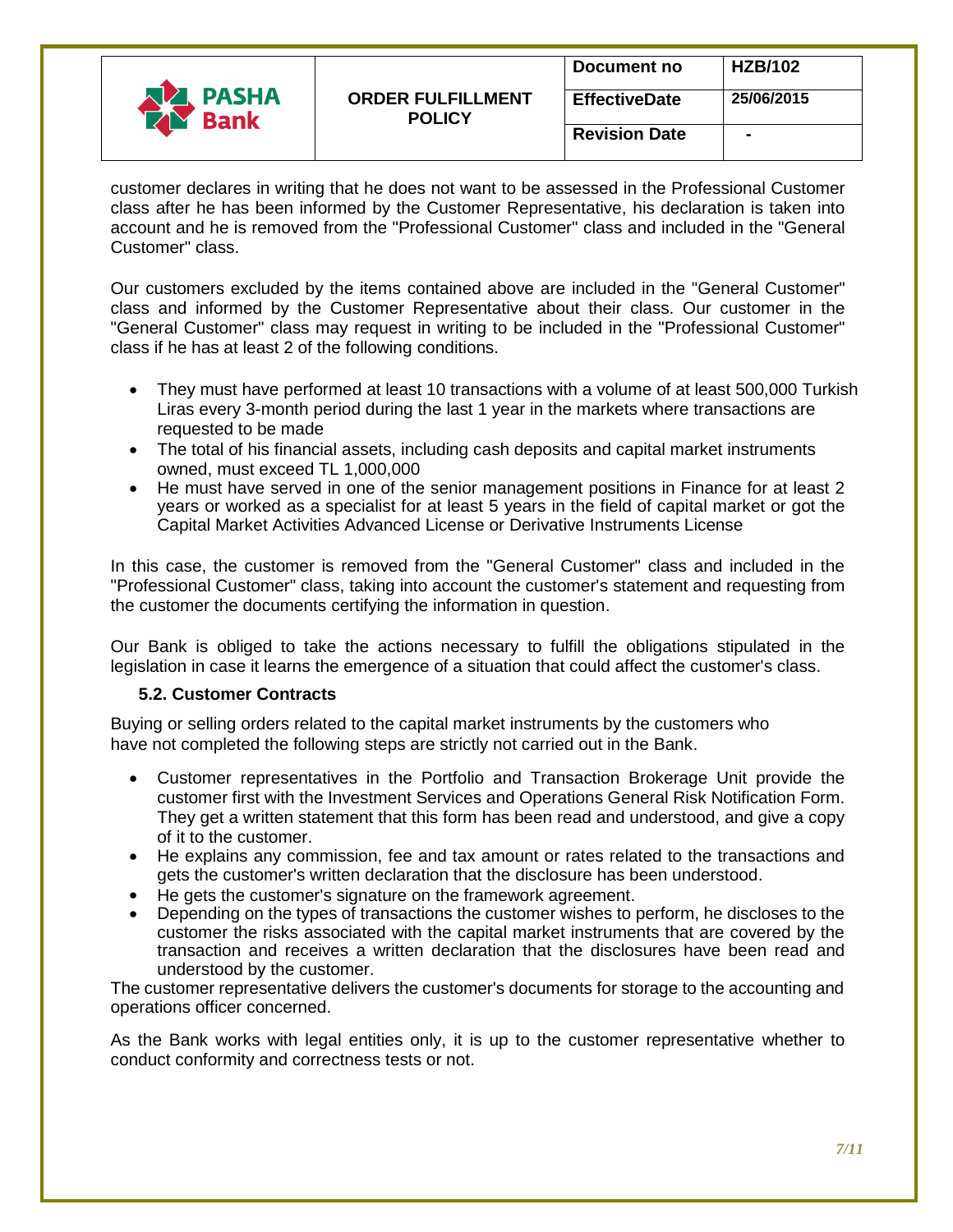|                             |                                           | Document no          | <b>HZB/102</b> |
|-----------------------------|-------------------------------------------|----------------------|----------------|
| <b>PASHA</b><br><b>Bank</b> | <b>ORDER FULFILLMENT</b><br><b>POLICY</b> | <b>EffectiveDate</b> | 25/06/2015     |
|                             |                                           | <b>Revision Date</b> |                |

**-**

In case of any change in the amount or rates of commission, fee, and tax related to the transactions, the information will be provided to the customers by the relevant customer representative, including by e-mail as well, within 3 working days following the date on which the change becomes valid. In case of non-e-mail notifications, written statement of the customer is obtained. The statement that is received is handed over for storage to the accounting and operations officer concerned.

# **5.3. General Functioning and Process**

The Bank fulfills its customer orders as laid out in the section for Order Fulfillment Policy and within the framework agreement by accepting them within the framework of the obligation to perform the customer's order in the best possible manner and the requirement for diligence and loyalty. The Treasury Unit Manager makes the decision as to the fulfillment of the customer's trading order either from the Bank's portfolio (Portfolio Brokerage Operation) or through transmission to the Stock Exchange or other organized marketplaces on behalf and on account of the customer or on his behalf and on customer's accounts.

# **5.3.1. Portfolio Brokerage Operations**

- The Treasury Unit determines the prices at which transactions are to be carried out in line with the Bank's strategy in accordance with general market conditions and fair values. The prices specified are entered into the system by the Treasury Unit Manager and approved by the Operations and Accounting Unit comparing them with the instructions.
- Customer orders falling within the scope of derivative transactions are taken by the derivative customer representative within the limits specified by the legal regulations.
- Clearing, accounting, and operational transactions for the customer orders that have been received are carried out in the banking applications by the derivative instruments accounting and operations officer if they are within the scope of derivative transactions and by the accounting and operations officer for other transactions as laid out in the section for Order Fulfillment Policy.
- Regulations on documenting and recording all orders that have been received, executed or unrealized as well as customer accounts and statements are realized as set forth in the Banking and SPK regulations.

# **5.3.2. Transaction Brokerage Operations**

- The orders that require transactions to be made on the Stock Exchange are also received and fulfilled within the framework of the principles set out in the relevant legislation.
- In case the Bank executes the orders by communicating them to an entity authorized for portfolio brokerage operations;
- It signs a written agreement with this entity before starting the transactions, which includes the mutual rights and obligations of the parties
- It monitors the accounts and transactions belonging to the customers on a customer basis in the Bank
- It fulfills customer orders before the orders of the same price that have been issued on its own account or on account of the related persons
- Clearing, accounting, and operational transactions for the customer orders that have been received by the Treasury are carried out in the banking applications by the derivative instruments accounting and operations officer if they are within the scope of derivative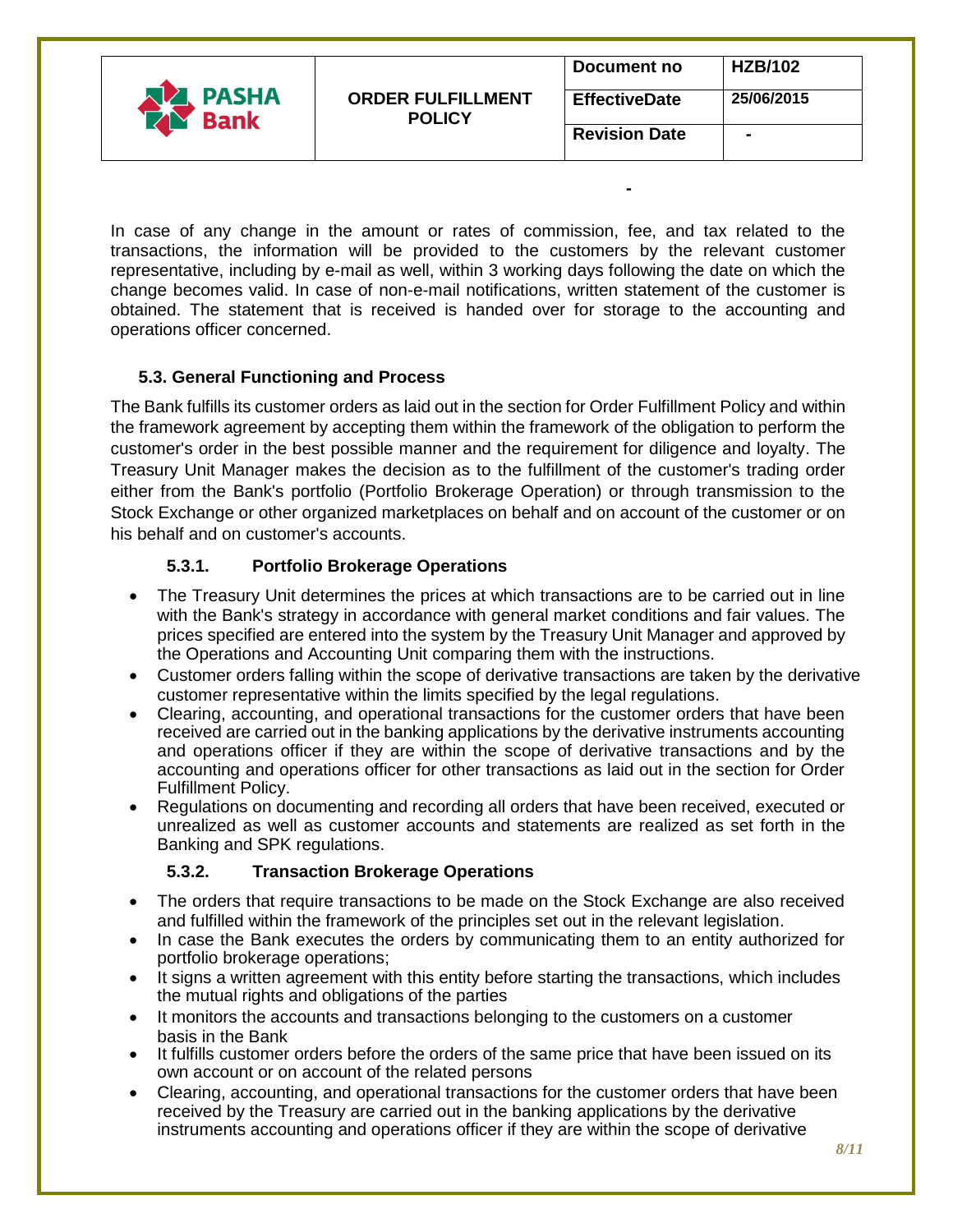|                             |                                           | Document no          | <b>HZB/102</b> |
|-----------------------------|-------------------------------------------|----------------------|----------------|
| <b>PASHA</b><br><b>Bank</b> | <b>ORDER FULFILLMENT</b><br><b>POLICY</b> | <b>EffectiveDate</b> | 25/06/2015     |
|                             |                                           | <b>Revision Date</b> |                |

transactions and by the accounting and operations officer for other transactions as laid out in the section 4 of this policy.

- Regulations on documenting and recording all orders that have been received, executed or unrealized as well as customer accounts and statements are realized as set forth in the Banking and SPK regulations.
- With respect to over-the-counter derivative instruments transactions, it pays the finalized cash receivables of the customers upon customer's request fully in cash or on account within 3 business days at the latest.

## **5.4. Monitoring Instructions:**

- The Operations Unit delivers the original "Customer's Receipt" to the Customer by cargo or hand to be signed by the customer and returned to the Bank within 7 days.
- The monitoring of the original "Customer's Receipt" is made by the Operation Unit. The list of the customers whose wet-signed original receipt has not reached the Bank within 7 days is notified to the customer representative.
- The customer representative ensures that the original receipt is obtained from the customer.

# **6. ACCOUNTING AND COLLATERALS**

Transactions realized within the scope of brokerage operations will be reflected in the records as of the date of fulfillment.

Incoming and outgoing Money and Asset transfers, Fixed Income Securities Transactions, expenses occurred in the bank and Takasbank records and all similar records, EFT-EMKT, all records realized in the Takasbank and the CRA system, credit transactions and records of asset deposit receipts based on credit transactions will be reflected in the records as of the day on which the transactions were carried out.

The accounting systems will be set up so as to allow the monitoring of the collaterals that need to be obtained from the customer and delivered to the clearing house and other cash movements as of the date of establishment of the rights and obligations at the clearing house in connection with the trading transaction.

## **7. INSTITUTIONS TO WORK WITH WITHIN THE SCOPE OF BROKERAGE OPERATIONS**

| Portfolio Brokerage Operations                                                                                                                                            | <b>Transaction Brokerage Operations</b>                                                                                      |
|---------------------------------------------------------------------------------------------------------------------------------------------------------------------------|------------------------------------------------------------------------------------------------------------------------------|
| <b>Istanbul Debt Instruments</b><br>Borsa<br>Market<br><b>Takasbank Money Market</b><br><b>Banks and Brokerage Firms</b><br><b>CRA</b><br><b>Takasbank</b><br><b>CBRT</b> | <b>Istanbul Debt Instruments</b><br>Borsa<br>Market<br><b>CRA</b><br>Takasbank<br><b>Takasbank Money Market</b><br>$\bullet$ |

# **8. RISK MANAGEMENT SYSTEM**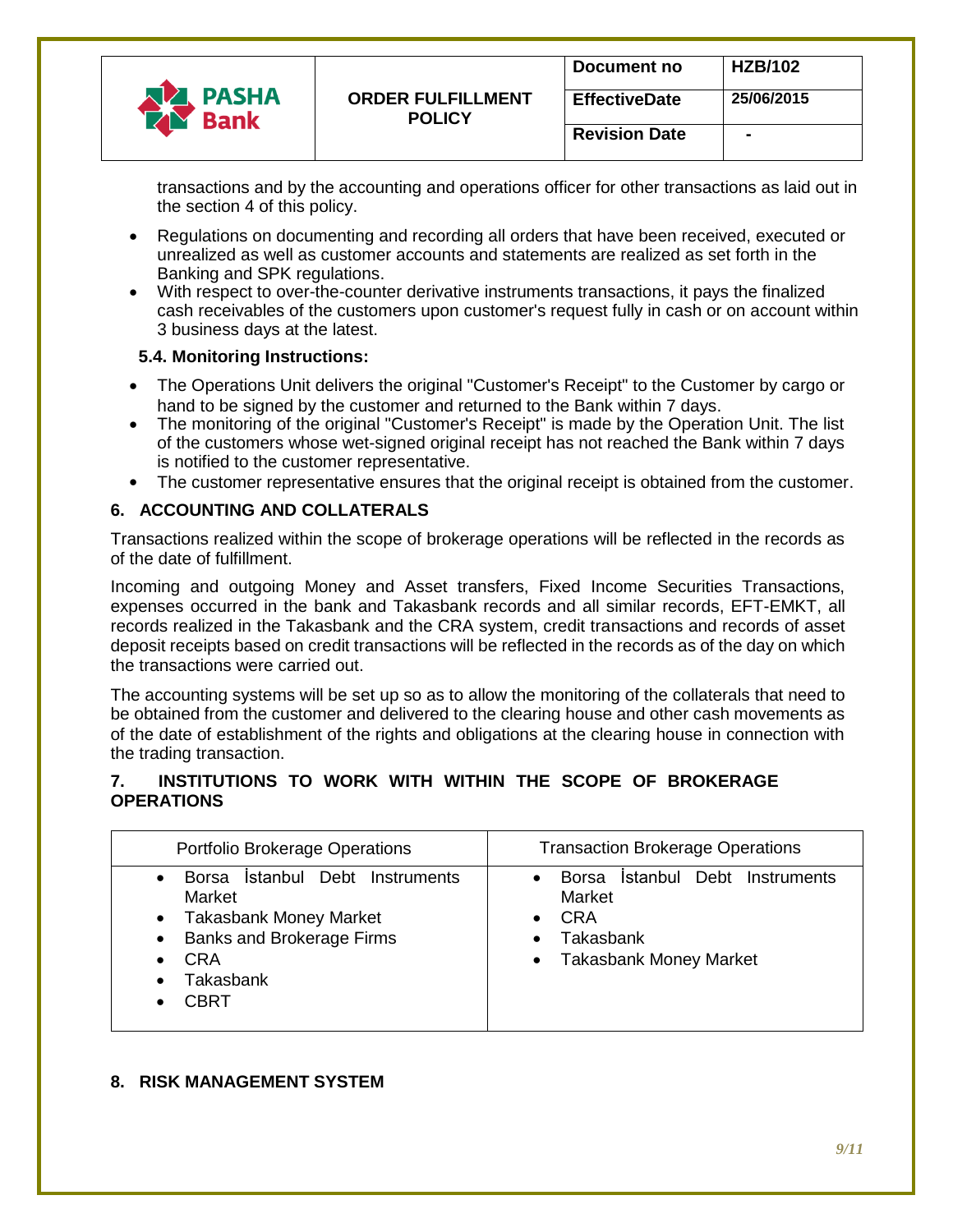|                             |                                           | Document no          | <b>HZB/102</b> |
|-----------------------------|-------------------------------------------|----------------------|----------------|
| <b>PASHA</b><br><b>Bank</b> | <b>ORDER FULFILLMENT</b><br><b>POLICY</b> | <b>EffectiveDate</b> | 25/06/2015     |
|                             |                                           | <b>Revision Date</b> | $\blacksquare$ |

- The risks that the Bank was and may be exposed to due portfolio brokerage operations are defined by the Risk Management Unit, taking into account capital adequacy regulations as well and compliance with the Risk Limits document is checked.
- Assessment, determination, measurement, and control of the risks that have been identified in a consistent manner are carried out by the Risk Unit by means of the risk measurement method approved by the Board of Directors.
- The results related to the monitoring of the risks are reported by the Risk Management Unit daily to the Internal Systems Director and weekly to the Assets and Liabilities Committee.
- In case the risk limits are exceeded, the Risk Management Unit Manager; informs the Treasury Unit Manager, Internal Systems Director urgently for the necessary actions to be taken. If it is not possible to go down below the risk limits within the same day, it requests a meeting to be held by the Asset-Liability Committee due to the extraordinary situation. The units concerned take actions within the framework of the decisions to be taken in the Assets and Liabilities Committee.

# **9. CONTROL OFFICERS**

For all the transactions contained in this policy, the units performing the job conduct Level 1 checks within the scope of the specified areas of responsibility in line with the Banking legislation and legal regulations.

The Internal Control Unit carries out Level 2 checks under this policy.

# **10. INTERNAL AUDIT**

The oversight and supervision of the execution of the brokerage operations of the Bank that are carried out on the Capital Markets is performed by the Internal Audit Unit within the framework of the articles of association and the written procedures for the internal control and risk management system, along with the provisions of the Banking legislation, capital markets legislation, and other relevant legislation.

Audits are carried out in accordance with the annual Audit plan. Where necessary, audit and inspection activities are also carried out outside the plan. Audit results are communicated to the Internal Systems Director, the Audit Committee, and the Board of Directors.

## **11. DATA-PROCESSING INFRASTRUCTURE**

The Banking systems used by the Bank presently in its brokerage operations in the Capital Markets are able to meet the following conditions, and any enhancement and/or improvement to be made in the Banking systems should be able to ensure the continuation of these conditions.

- It includes a risk measurement mechanism for the capital market instruments in which the Bank provides transaction and portfolio brokerage operations to its customers, and it checks the daily market prices of such instruments and the risks occurring on a customer basis and calculates the required collateral. It ensures that the customers are alerted through the relevant customer representatives of the Portfolio and Transaction Brokerage Unit against the risks associated with collateral deficits that have occurred accordingly.
- It ensures that all orders can be ranked according to time of arrival.
- It instantaneously records date, time, amount, price, and all other elements for all transactions performed, including the orders that have been unrealized, canceled, and